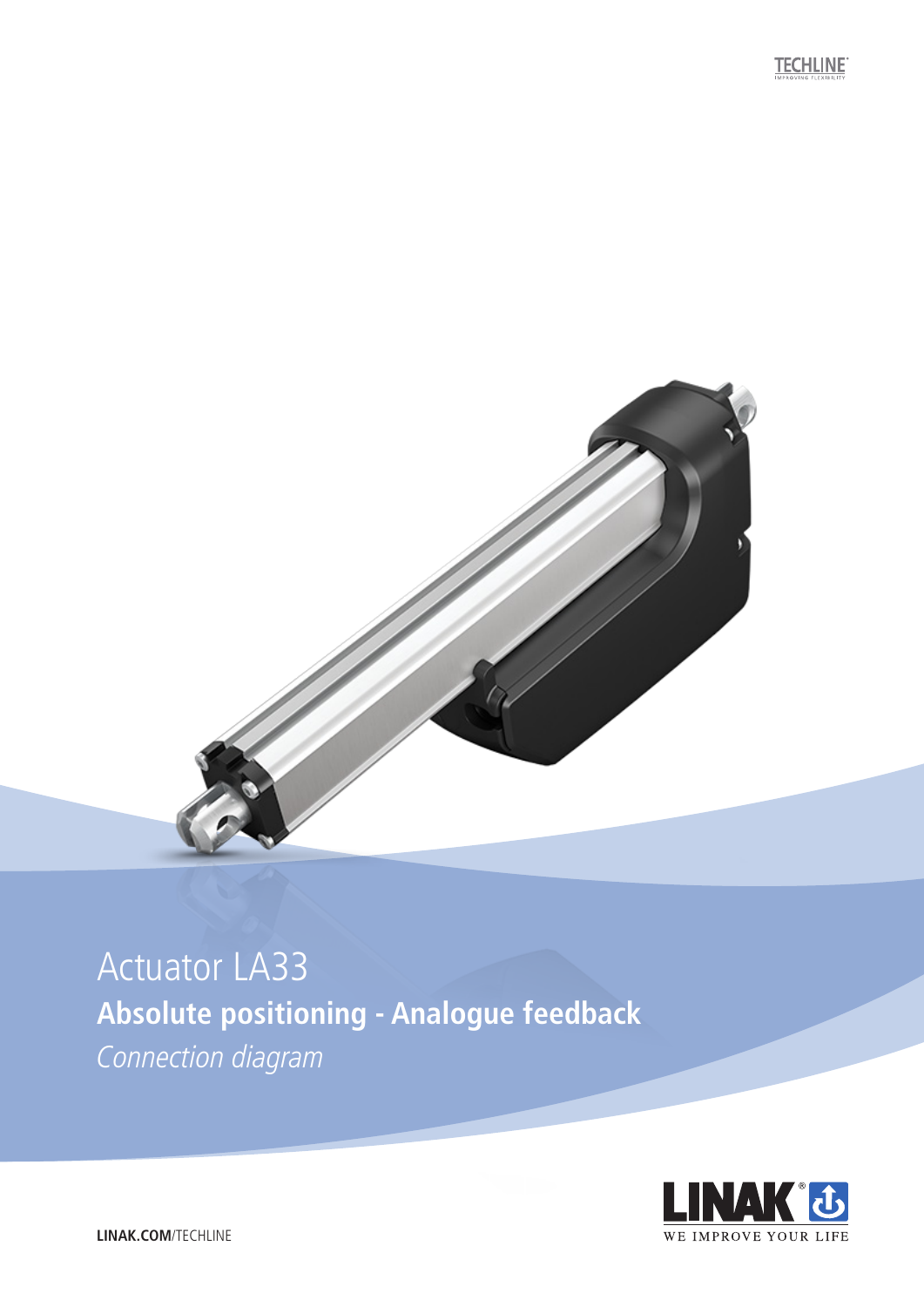# Connection diagram

### 33XXXXXXXX0AXXXX=XXXX0XXXXXXXX





**2**

**1**

**2**

**1**

**4**



**AMP**  Standard signal cabel



**DEUTSCH**  Standard signal cabel



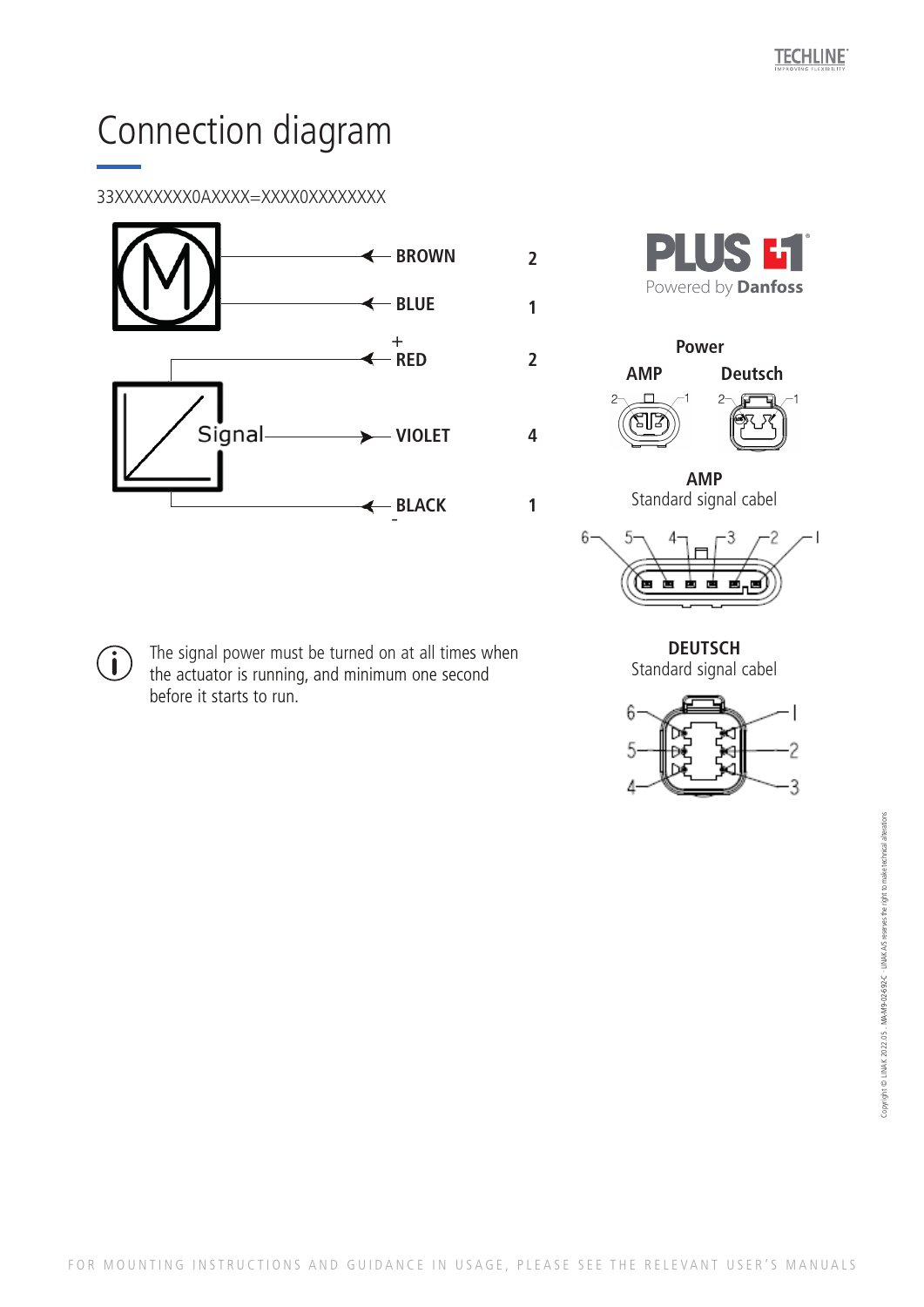# I/O Specifications

| Input/Output | <b>Specification</b>                                                                                                          | <b>Comments</b>                                                                                       |
|--------------|-------------------------------------------------------------------------------------------------------------------------------|-------------------------------------------------------------------------------------------------------|
| Description  | The actuator can be equipped with an electronic<br>circuit that gives an analogue feedback signal<br>when the actuator moves. | Signal                                                                                                |
| <b>Brown</b> | 12 or 24 VDC $(+/-)$<br>$12 V \pm 20 \%$<br>$24V \pm 10 \%$<br>Under normal conditions:                                       | To extend actuator:<br>Connect Brown to positive<br>To retract actuator:<br>Connect Brown to negative |
| Blue         | 12 V, max. 13 A depending on load<br>24 V, max. 9 A depending on load                                                         | To extend actuator:<br>Connect Blue to negative<br>To retract actuator:<br>Connect Blue to positive   |
| Red          | Signal power supply $(+)$ 12-24VDC                                                                                            | Current consumption:                                                                                  |
| <b>Black</b> | Signal power supply GND (-)                                                                                                   | Max. 60 mA, also when the<br>actuator is not running                                                  |
| Green        | Not to be connected                                                                                                           |                                                                                                       |
| Yellow       | Not to be connected                                                                                                           |                                                                                                       |
| Violet       | Analogue feedback                                                                                                             | Tolerances $+/-$ 0.2 V or mA                                                                          |
|              | $0 - 10V$                                                                                                                     | Max. current output: 1 mA                                                                             |
|              | $0.5 - 4.5$ V                                                                                                                 | Ripple max. 200 mV                                                                                    |
|              | 4-20 mA                                                                                                                       | Transaction delay 100 ms                                                                              |
|              |                                                                                                                               | Linear feedback 0.5 %                                                                                 |
| White        | Not to be connected                                                                                                           |                                                                                                       |



For actuators with analogue feedback it is recommended to fully extract and retract the actuator on a regular basis (thereby activating the limit switches) in order to ensure precise positioning.